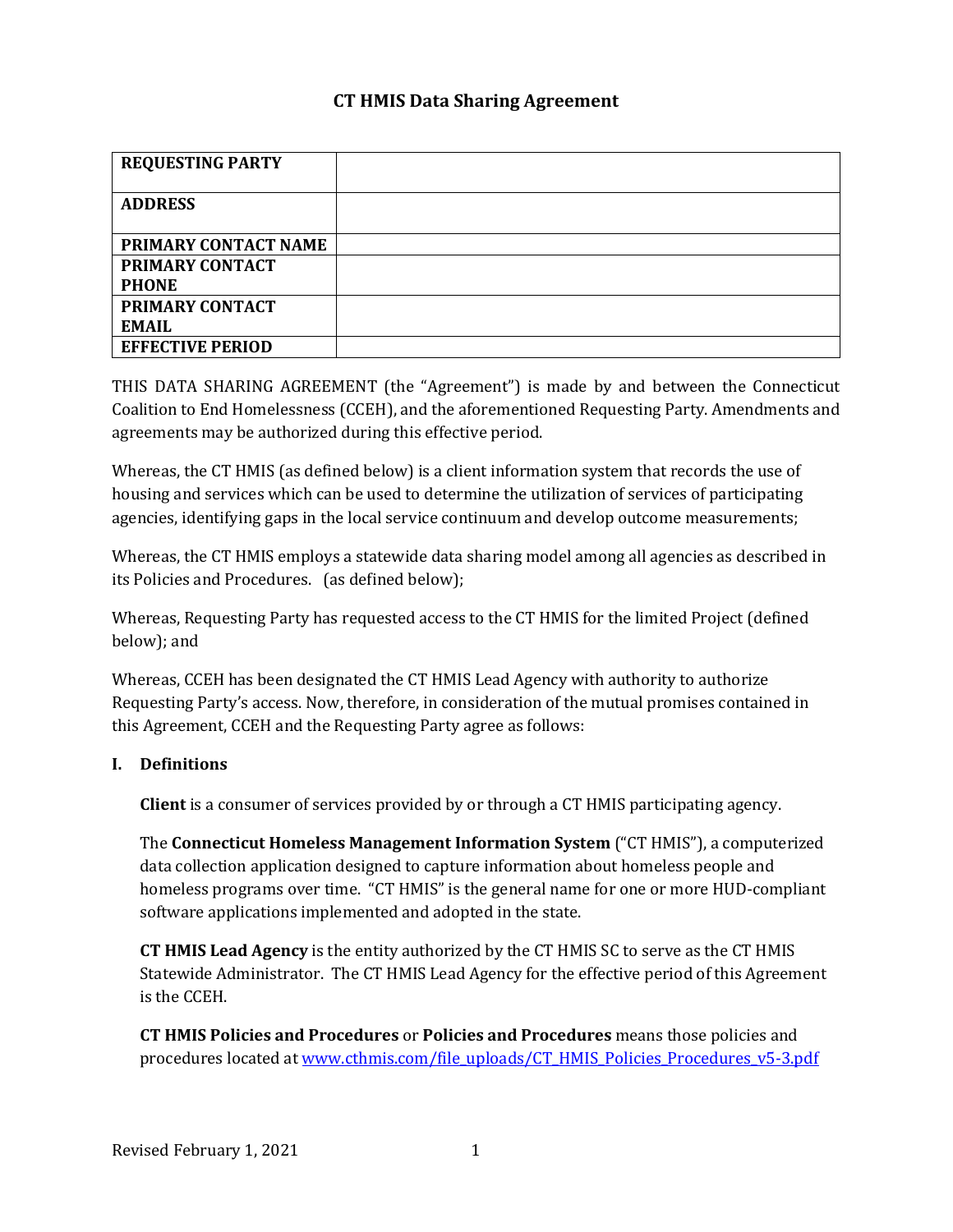and as updated from time to time. In the event of a conflict between the Policies and Procedures and this Agreement, the terms of the Policies and Procedures shall govern.

**CT HMIS Steering Committee** ("CT HMIS SC") is the group established by the aggregated CT Continuum of Care entities responsible for CT HMIS oversight, implementation, planning, policies and procedures, software selection, and managing the CT HMIS in compliance with HUD's national HMIS Standards.

**Participating HMIS Agency** or **Agency** is a legal entity responsible for one or more "Participating HMIS Programs" that is licensed to use the CT HMIS.

**Participating HMIS Program** means a program operated by a Participating HMIS Agency which records data elements regarding clients served and enters these data elements through agreed upon means to the CT HMIS operated by the CT HMIS Lead Agency.

# **II. Rights and Responsibilities of Parties**

- 1. CT HMIS LEAD AGENCY. CCEH as the CT HMIS Lead Agency has the following responsibilities, whether executed directly or through contractual arrangement with other parties such as the CT HMIS System Administrator:
	- a) System Administration;
	- b) Ensure CT HMIS is operating in accordance with established Policies and Procedures;
	- c) Authorize and entitle use of the CT HMIS by Requesting Party;
	- d) Provide to Requesting Party relevant data from HMIS.
- 2. REQUESTING PARTY. The REQUESTING PARTY is responsible for the following responsibilities in relation to its use of the CT HMIS and data contained therein:
	- a) The Requesting Party agrees to comply with the most current release of CT HMIS Policies and Procedures. Requesting Party agrees to assure that all employees and agents who have access to CT HMIS data comply with the Policies and Procedures to the extent applicable. Changes to the Policies and Procedures will be made from time to time to comply with the CT HMIS Standards or to otherwise improve HMIS operations and as approval by the CT HMIS Steering Committee and Requesting Party agrees to comply with all changes;
	- b) Represents and warrants that, in relation to any data it provides in furtherance of using the CT HMIS, it has all permissions and authorizations necessary; and
	- c) The Requesting Party agrees to share CT HMIS data only with those employees or third parties that have a need-to-know in furtherance of the limited purpose defined below; and
	- d) The Requesting Party will monitor employees and third parties that it authorizes to access the CT HMIS or data therefrom to ensure that such party is at all times in compliance with this Agreement and the Policies and Procedures.
	- e) The requesting party agrees to share any data analysis findings or published works related to the data they receive from CCEH with CCEH upon completion of the project.

# **III. Other Terms and Conditions**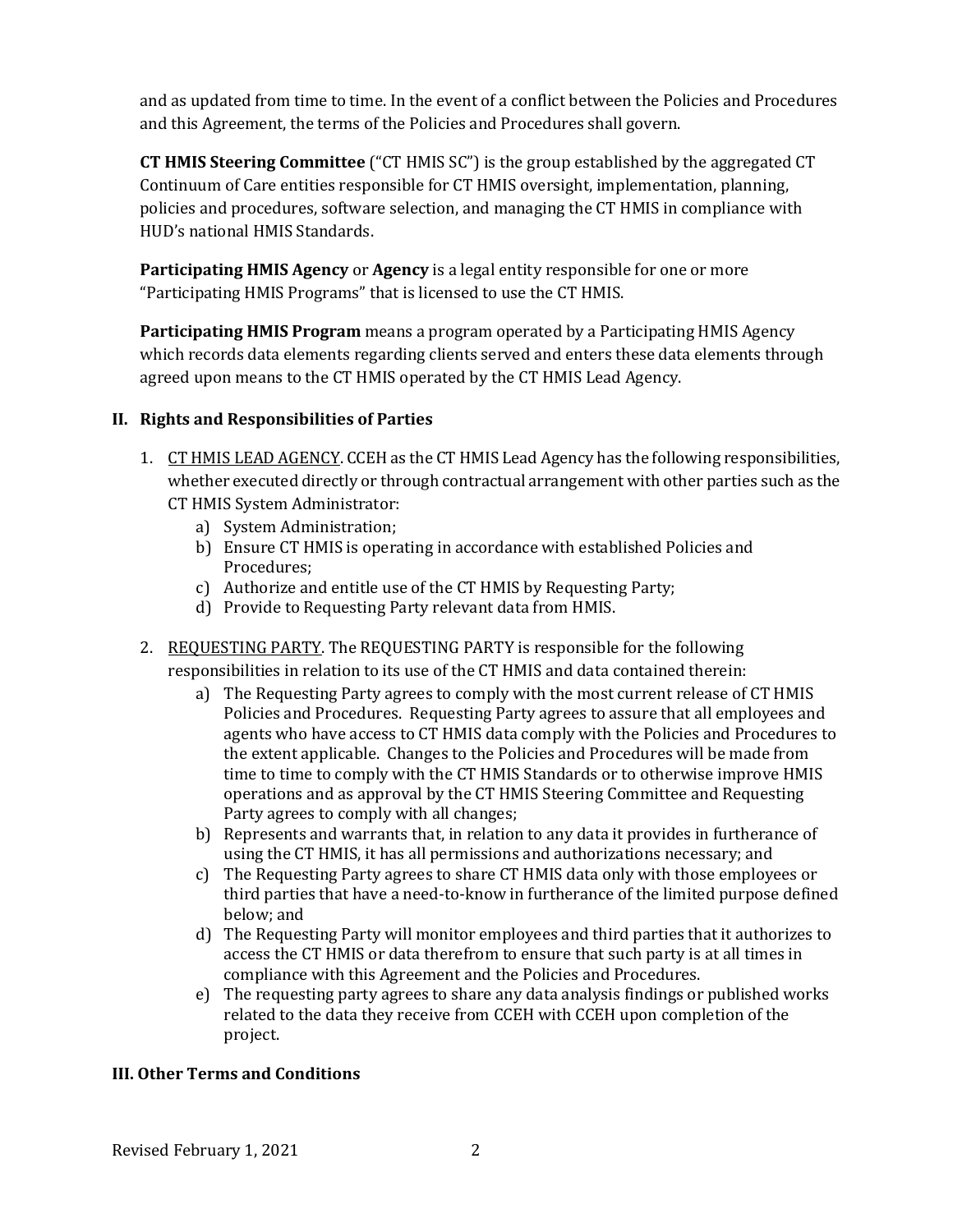- 1. Indemnification. CCEH agrees that the sole and exclusive means for the presentation of any claims against the Requesting Party arising from this Agreement shall be in accordance with Chapter 53 of the Connecticut General Statutes (Claims Against the State) and CCEH further agrees not to initiate any legal proceedings in any state or federal court in addition to, or in lieu of, said Chapter 53 proceedings.
- 2. No Warranty. THE CT HMIS AND ALL DATA CONTAINED THEREIN IS PROVIDED "AS IS." CCEH DISCLAIMS ALL OTHER WARRANTIES EXPRESS OR IMPLIED, INCLUDING, BUT NOT LIMITED TO, ANY IMPLIED WARRANTIES OF MERCHANTABILITY OR FITNESS FOR A PARTICULAR PURPOSE. REQUESTING PARTY FURTHER ACKNOWLEDGES THAT CCEH DOES NOT GUARANTEE THE ACCURACY OF ANY INFORMATION OR DATA IT FURNISHES.
- 3. Limitation of Liability. EXCEPTING ANY RIGHT GRANTED TO IT BY LAW OR OTHERWISE PROVIDED IN THIS AMENDMENT, INCLUDING ANY FUTURE AMENDMENTS HERETO, NEITHER PARTY, NOR ANY OF ITS DIRECTORS, OFFICERS, AGENTS, EMPLOYEES, CONTRACTORS, LICENSORS, OR AFFILIATED ENTITIES WILL BE RESPONSIBLE FOR CONSEQUENTIAL, INCIDENTAL, INDIRECT, EXEMPLARY OR SPECIAL DAMAGES.
- 4. Release. The Requesting Party agrees to and does hereby release CCEH and its agents, employees, directors, corporate affiliates, independent contractors, successor and assigns from liability, even if caused by any negligence, in connection with the preparation or offering of the CT HMIS and from any loss or expense suffered by requesting party resulting directly or indirectly from CCEH's performance under the Agreement, the Project, the CT HMIS or data contained therein . Furthermore, Requesting Party covenants not to sue or maintain any claim, cause of action, demand, cross-action, counterclaim, third-party action or other form of pleading against CCEH, or any of its directors, officers, agents, employees, contractors, licensors, or affiliated entities, arising out of or relating in any way to the accuracy, inaccuracy, validity or invalidity or completeness of the CT HMIS and data contained therein.
- 5. Ownership. As between the parties, except as otherwise provided in this Agreement, each party will retain all right, title and interest in and to any materials, proprietary information and intellectual property utilized or shared with the other party and nothing in this Agreement will confer any right of ownership in the other party.
- 6. Term and Termination. This Agreement shall be in force for the Effective Period or until terminated earlier in writing by either party. The Agreement may be amended or extended in writing by mutual consent of both parties. Without limiting the generality of the foregoing or the right of CCEH to terminate this Agreement for any reason, the CCEH may terminate this Agreement if funding for CT HMIS or any part thereof becomes unavailable or is restricted. Any termination of this Agreement will be without any liability or obligation of the terminating party other than with respect to any breach of this Agreement or fee obligations incurred prior to termination. Upon expiration or termination of this Agreement, Requesting Party will promptly destroy all information in its possession from the CT HMIS or otherwise received from CCEH in furtherance of the Agreement and, if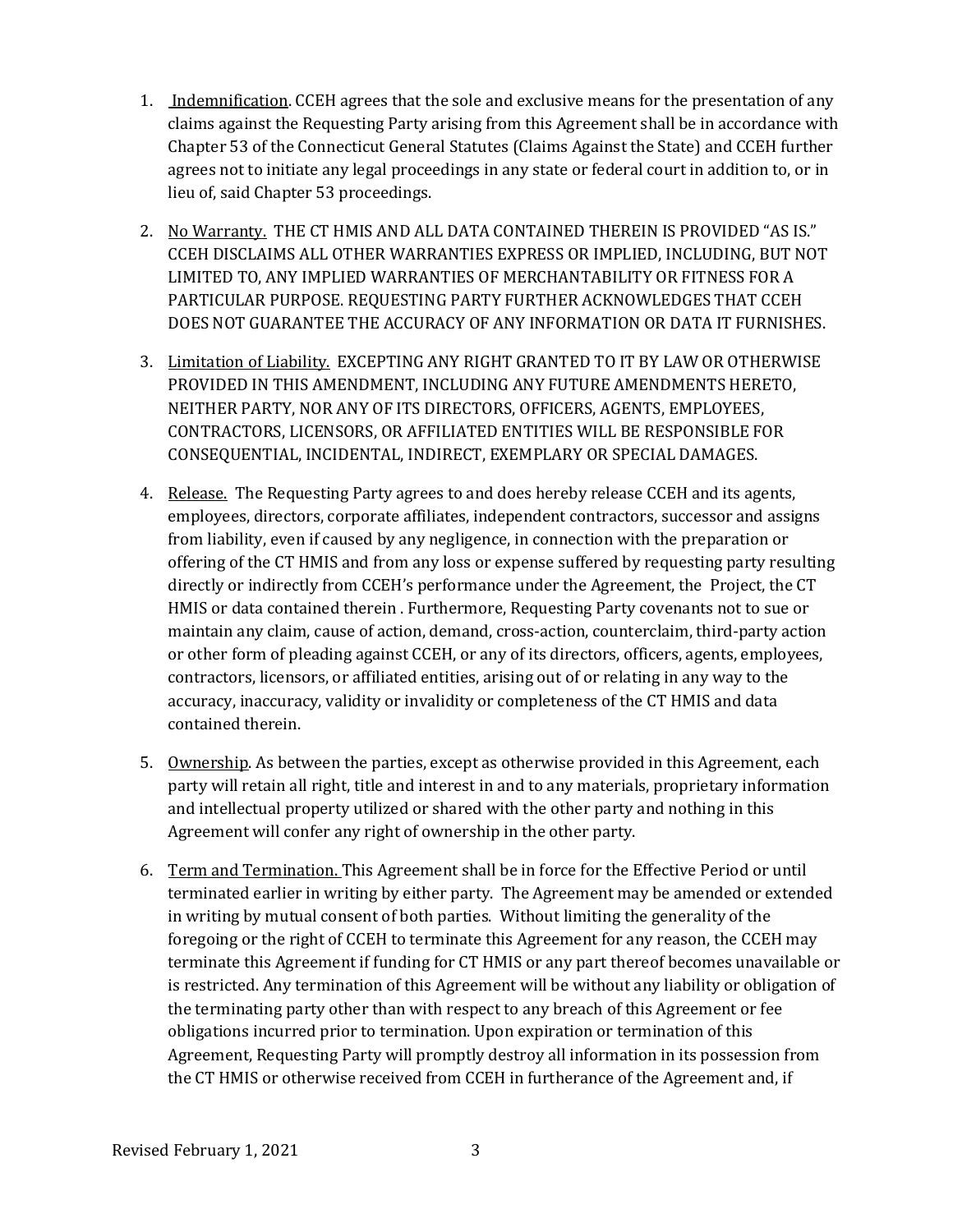requested, certify in writing to CCEH that it has complied with the requirements contained herein.

#### **IV. Data Access and Security**

- 1. Confidentiality. Each party will exercise due diligence to maintain the strict confidentiality of all confidential information, including any data obtained through the CT HMIS, furnished to it or learned by it hereunder and will use the confidential information solely as defined below and in accordance with the terms of this Agreement. "Due diligence" shall mean at least the same precautions and standard of care which a reasonable person in such business would use to safeguard proprietary information of its own and its other clients.
- 2. Safeguards. Requesting Party represents and warrants that it maintains a comprehensive information security program written in one or more readily accessible parts and that contains administrative, technical, and physical safeguards that are appropriate to its size and complexity, the nature and scope of its activities, and the sensitivity of the information provided to it hereunder. Such safeguards are reasonably designed to (i) insure the security and confidentiality of the information provided to you through the CT HMIS or otherwise by CCEH , (ii) protect against any anticipated threats or hazards to the security or integrity of such information, and (iii) protect against unauthorized access to or use of such information that could result in substantial harm or inconvenience to any consumer or CCEH. Access to the CT HMIS, including without limitation all data contained therein, shall be limited to those individuals whose responsibilities require such access and only to the extent necessary in furtherance of the Project. Further, Requesting Party will issue appropriate instructions to all individuals having access concerning the restrictions and confidentiality obligations contained in this Agreement.
- 3. Restrictions on Use. Requesting Party agrees both during and after the term of this Agreement, that it will not nor will it authorize or permit anyone else to disclose, use, disseminate, reproduce, or publish any portion of any information in any manner other than as stated in this Agreement.
- 4. Project Specifics. The table below provides additional detail regarding the Requesting Party's access to HMIS data.

| <b>Project Description</b>      |  |
|---------------------------------|--|
| Purpose of the data match       |  |
|                                 |  |
| What questions will you answer  |  |
| with the data?                  |  |
|                                 |  |
| Are you requesting de-          |  |
| identified/aggregate data or    |  |
| identifiable data? Specify data |  |
| elements requested or provide a |  |
| data file layout.               |  |
|                                 |  |
| Who will access the data?       |  |